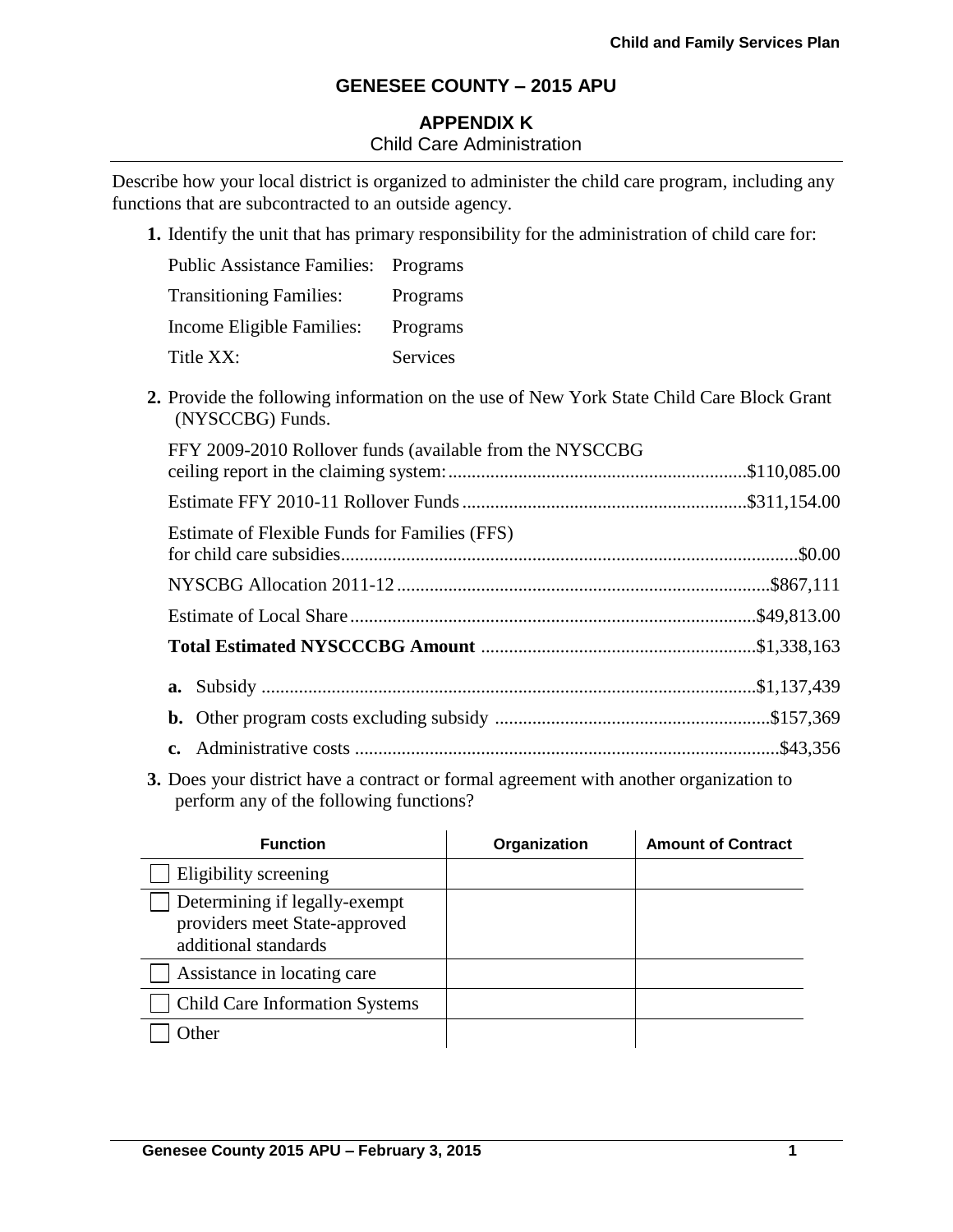## **APPENDIX L**

# Other Eligible Families if Funds are Available (Required)

Listed below are the optional categories of eligible families that your district can include as part of its County Plan. Select any categories your county wants to serve using the NYSCCBG funds and describe any limitations associated with the category.

| <b>Optional Categories</b>                                                                                                                                                                        |                                   | <b>Limitations</b> |
|---------------------------------------------------------------------------------------------------------------------------------------------------------------------------------------------------|-----------------------------------|--------------------|
| 1. Public Assistance (PA) families participating in an<br>approved activity in addition to their required<br>work activity.                                                                       | $\boxtimes$ Yes<br>N <sub>o</sub> |                    |
| 2. PA families or families with income up to 200% of<br>the State Income Standard when the caretaker is:                                                                                          |                                   |                    |
| a) participating in an approved substance abuse<br>treatment program                                                                                                                              | $\boxtimes$ Yes<br>N <sub>o</sub> |                    |
| b) homeless                                                                                                                                                                                       | $\boxtimes$ Yes<br>N <sub>o</sub> |                    |
| a victim of domestic violence<br>c)                                                                                                                                                               | $\times$ Yes<br>N <sub>o</sub>    |                    |
| d) in an emergency situation of short duration                                                                                                                                                    | $\boxtimes$ Yes<br>N <sub>o</sub> |                    |
| 3. Families with an open child protective services<br>case when child care is needed to protect the child.                                                                                        | $\boxtimes$ Yes<br>N <sub>o</sub> |                    |
| 4. Families with income up to 200% of the State<br>Income Standard when child care services are<br>needed because the child's caretaker:                                                          |                                   |                    |
| a) is physically or mentally incapacitated                                                                                                                                                        | $\boxtimes$ Yes<br>N <sub>o</sub> |                    |
| b) has family duties away from home                                                                                                                                                               | $\boxtimes$ Yes<br>N <sub>o</sub> |                    |
| 5. Families with income up to 200% of the State<br>Income Standard when child care services are<br>needed for the child's caretaker to actively seek<br>employment for a period up to six months. | $\boxtimes$ Yes<br>$\exists$ No   |                    |
| 6. PA families where a sanctioned parent is<br>participating in unsubsidized employment, earning<br>wages at a level equal to or greater than the<br>minimum amount under law.                    | $\boxtimes$ Yes<br>$\neg$ No      |                    |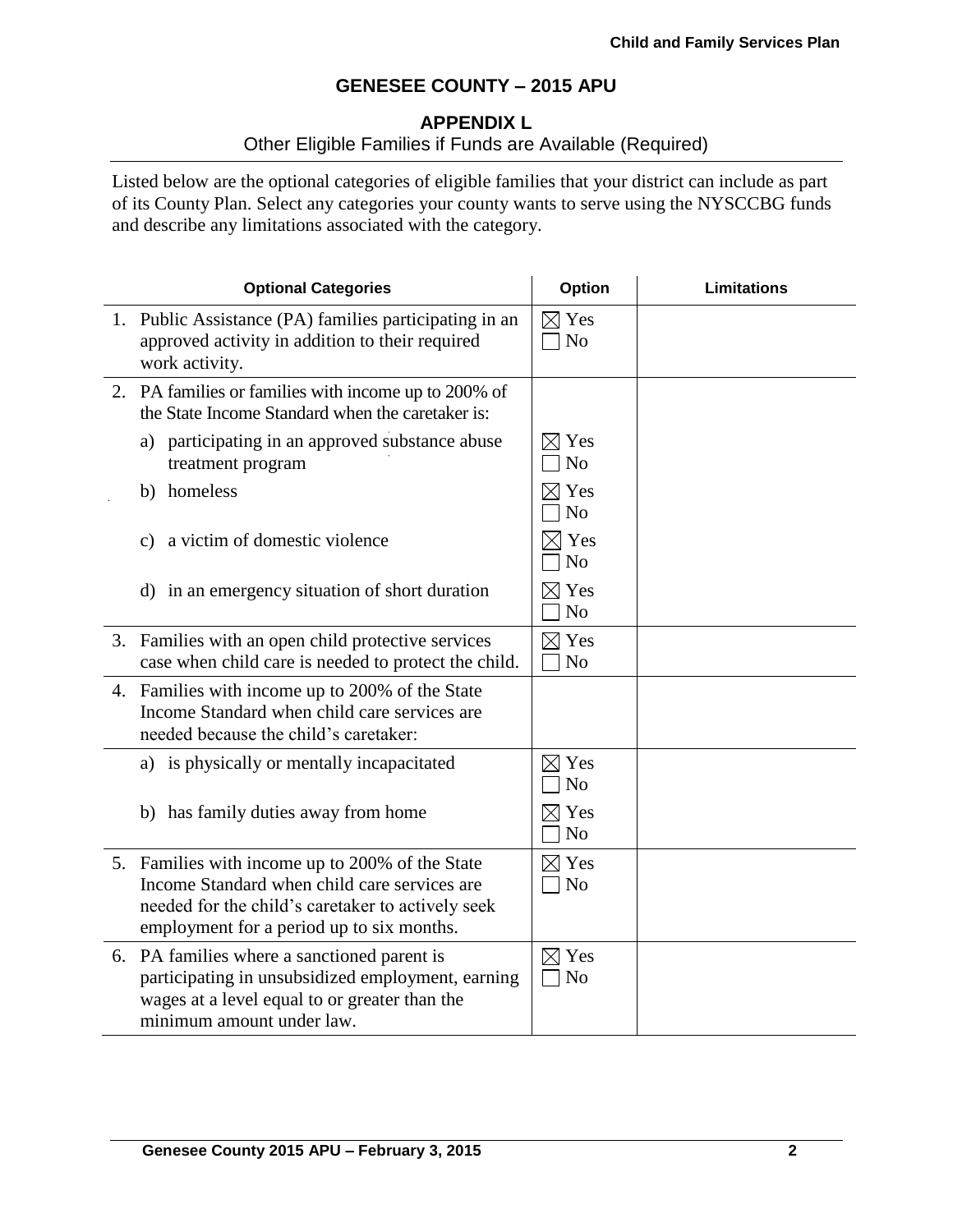7. Families with income up to 200% of the State Income Standard when child care services are needed for the child's caretaker to participate in: a) a public or private educational facility providing a standard high school curriculum offered by or approved by the local school district  $\boxtimes$  Yes  $\Box$  No b) an education program that prepares an individual to obtain a NYS High School equivalency diploma  $\boxtimes$  Yes  $\Box$  No c) a program providing basic remedial education in the areas of reading, writing, mathematics, and oral communications for individuals functioning below the ninth month of the eighth grade level  $\boxtimes$  Yes  $\Box$  No d) a program providing literacy training designed to help individuals improve their ability to read and write  $\boxtimes$  Yes  $\Box$  No e) English as a second language (ESL) instructional program designed to develop skills in listening, speaking, reading, and writing the English language for individuals whose primary language is other than English  $\boxtimes$  Yes  $\Box$  No f) a two-year full-time degree granting program at a community college, a two-year college, or an undergraduate college with a specific vocational goal leading to an associate degree or certificate of completion  $\Box$  Yes  $\boxtimes$  No g) a training program, which has a specific occupational goal and is conducted by an institution other than a college or university that is licensed or approved by the State Education Department  $\Box$  Yes  $\nabla$  No h) a prevocational skill training program such as a basic education and literacy training program  $\Box$  Yes  $\boxtimes$  No i) a demonstration project designed for vocational training or other project approved by the Department of Labor **Note:** The parent/caretaker must complete the selected programs listed under number seven within 30 consecutive calendar months. The parent/caretaker cannot enroll in more than one program.  $\Box$  Yes  $\boxtimes$  No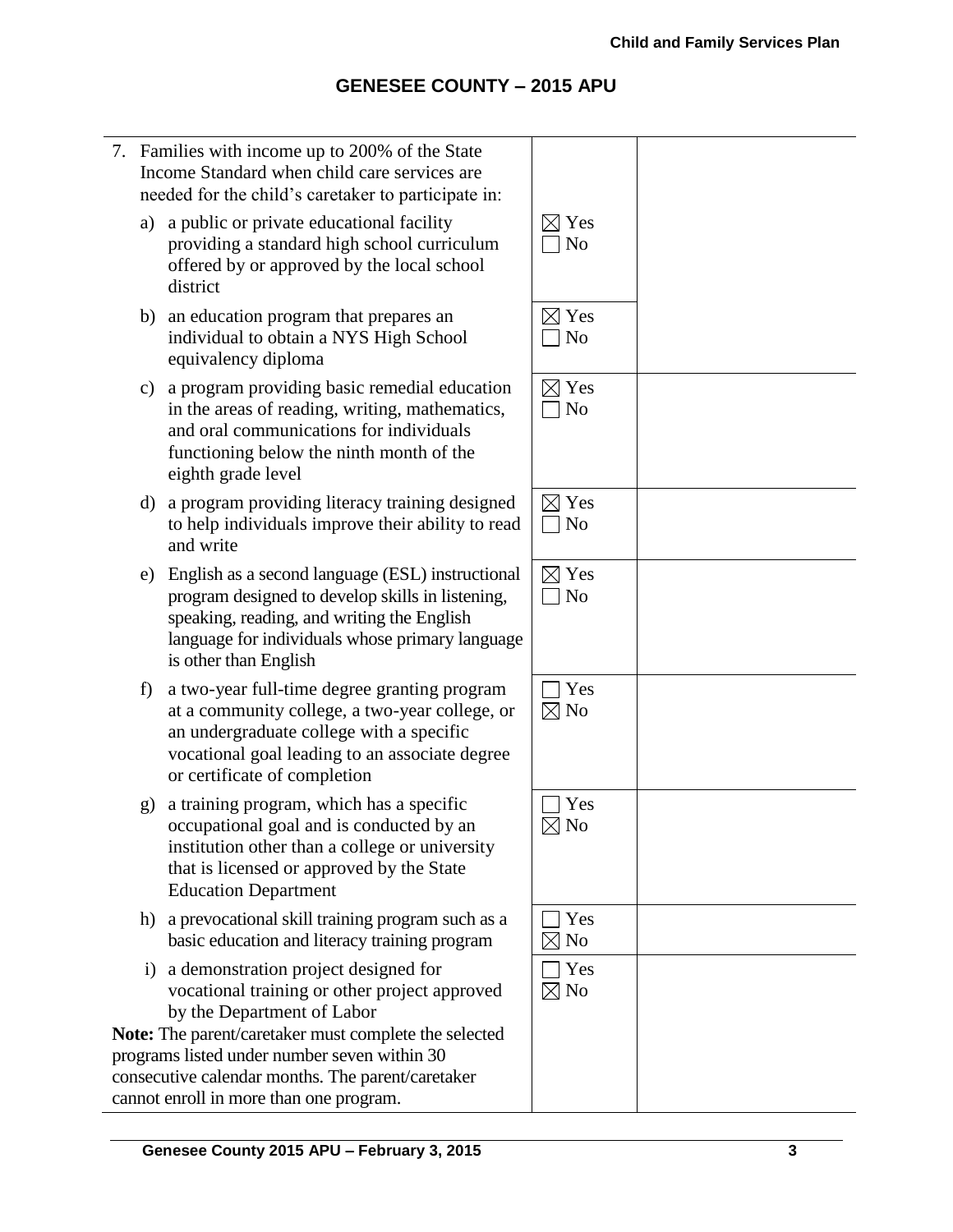| 8. PA recipients and low-income families with<br>incomes up to 200% of the State Income Standard<br>who are satisfactorily participating in a two-year<br>program other than one with a specific vocational<br>sequence (leading to an associate's degree or<br>certificate of completion and that is reasonably<br>expected to lead to an improvement in the<br>parent/caretaker's earning capacity) as long as the<br>parent(s) or caretaker is also working at least $17\frac{1}{2}$<br>hours per week. The parent/caretaker must<br>demonstrate his or her ability to successfully<br>complete the course of study.               | Yes<br>$\boxtimes$ No |  |
|---------------------------------------------------------------------------------------------------------------------------------------------------------------------------------------------------------------------------------------------------------------------------------------------------------------------------------------------------------------------------------------------------------------------------------------------------------------------------------------------------------------------------------------------------------------------------------------------------------------------------------------|-----------------------|--|
| 9. PA recipients and low-income families with<br>incomes up to 200% of the State Income Standard<br>who are satisfactorily participating in a two-year<br>college or university program (other than one with<br>a specific vocational sequence) leading to an<br>associate's degree or a certificate of completion<br>that is reasonably expected to lead to an<br>improvement in the parent/caretaker's earning<br>capacity as long as the parent $(s)$ or caretaker is<br>also working at least 17½ hours per week. The<br>parent/caretaker must demonstrate his or her<br>ability to successfully complete the course of<br>study. | Yes<br>$\boxtimes$ No |  |
| 10. PA recipients and low-income families with<br>incomes up to 200% of the State Income Standard<br>who are satisfactorily participating in a four-year<br>college or university program leading to a<br>bachelor's degree and that is reasonably expected<br>to lead to an improvement in the parent/caretaker's<br>earning capacity as long as the parent(s) or<br>caretaker is also working at least 17 <sup>1</sup> / <sub>2</sub> hours per<br>week. The parent/caretaker must demonstrate his<br>or her ability to successfully complete the course<br>of study.                                                               | Yes<br>$\boxtimes$ No |  |
| 11. Families with incomes up to the 200% of the State<br>Income Standard when child care services are<br>needed for the child's caretaker to participate in a<br>program to train workers in an employment field<br>that currently is or is likely to be in demand in the<br>future, if the caretaker documents that he or she is<br>a dislocated worker and is currently registered in<br>such a program, provided that child care services<br>are only used for the portion of the day the<br>caretaker is able to document is directly related to                                                                                  | Yes<br>$\boxtimes$ No |  |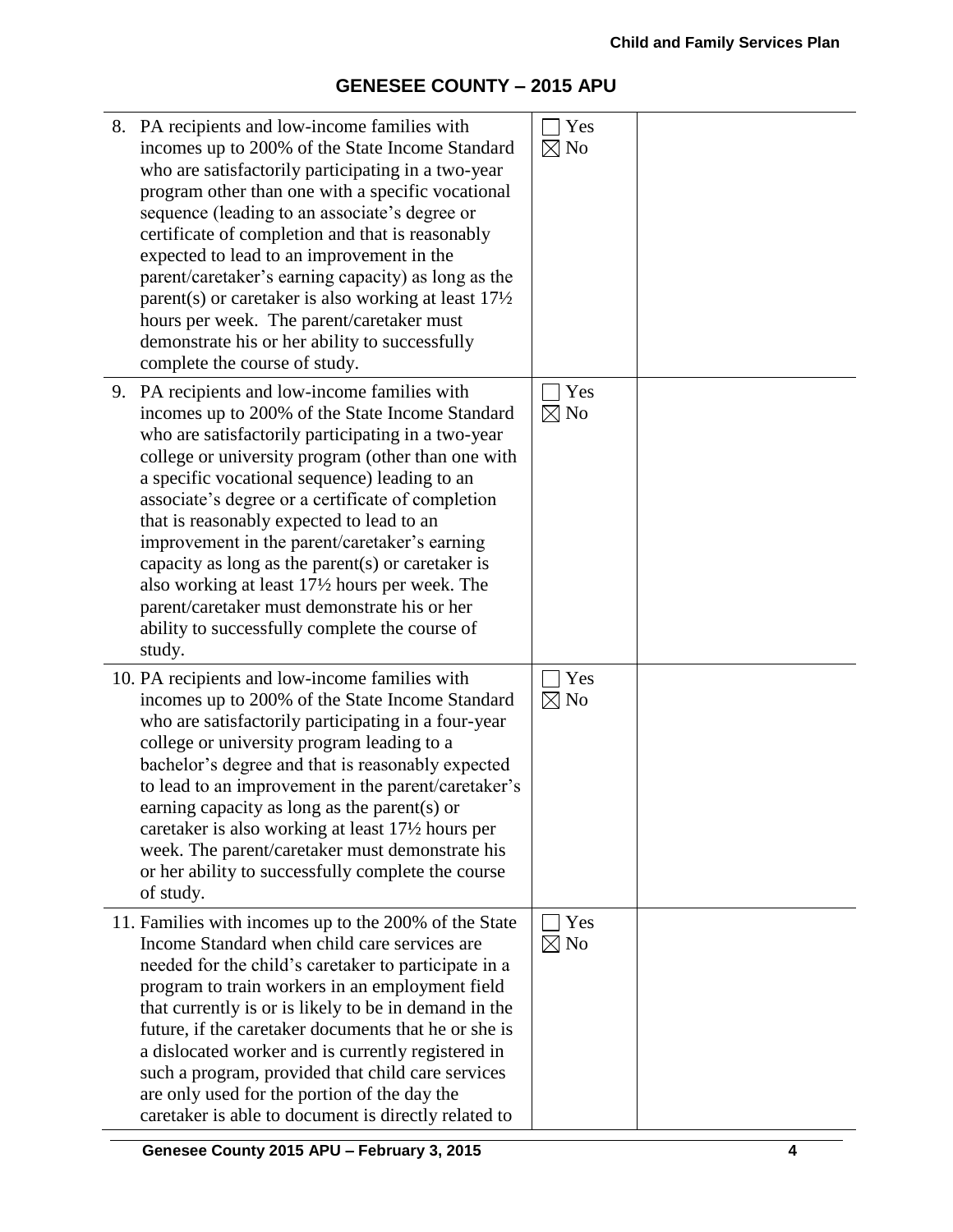|  | the caretaker engaging in such a program. |  |  |
|--|-------------------------------------------|--|--|
|--|-------------------------------------------|--|--|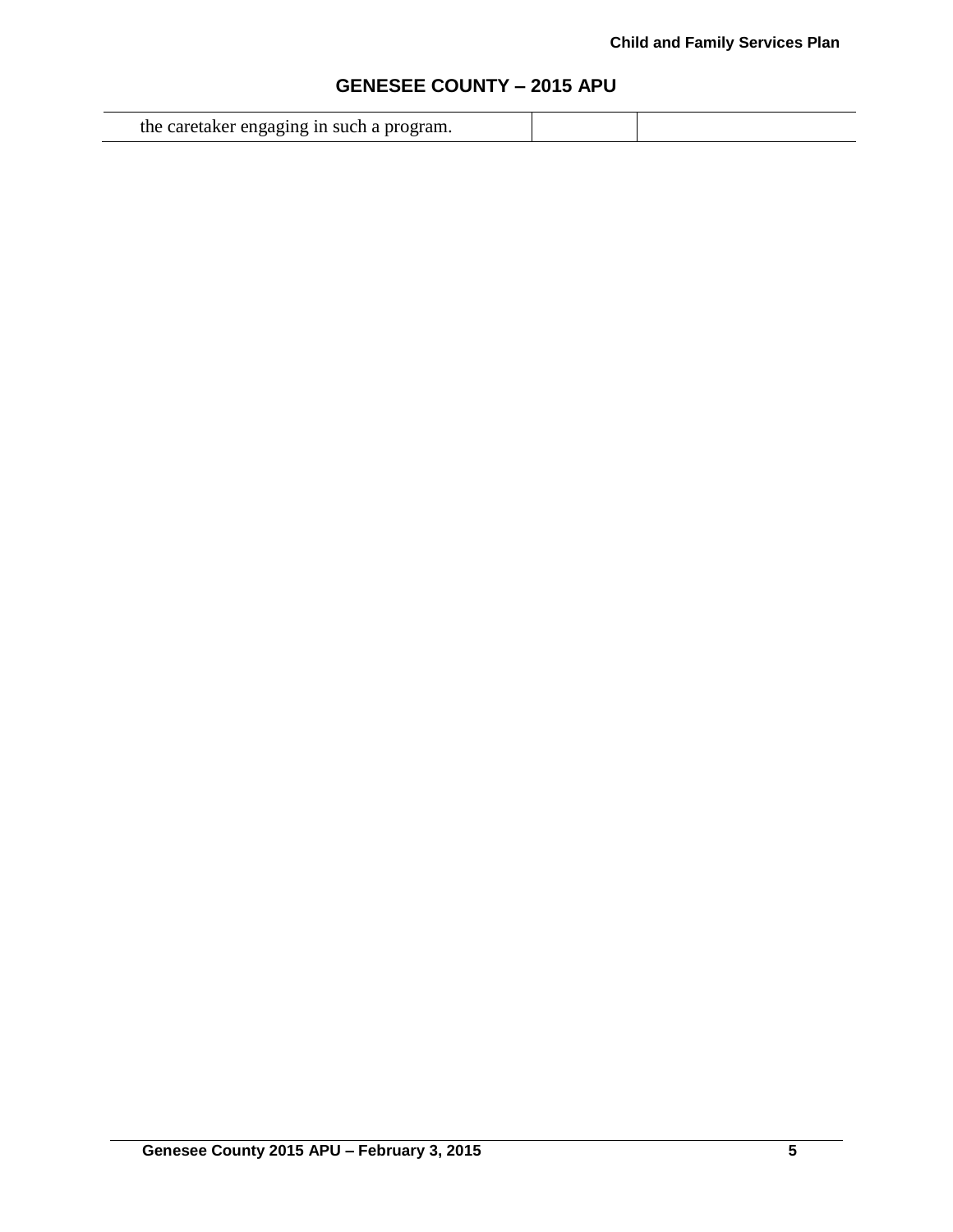## **APPENDIX M**

Reasonable Distance, Very Low Income, Family Share, Case Closing and Openings, Recertification Period, Fraud and Abuse Control Activities, Inspections (Required)

### **Reasonable Distance**

Define "reasonable distance" based on community standards for determining accessible child care.

The following defines "reasonable distance": "Within one hour travel from home or worksite" A. person traveling in their own car. Genesee County DSS considered the geographic make-up of the County and logistics of local travel. It is reasonable to expect any resident to commute from any Point A to Point B in Genesee County, by car, within one hour (60 minutes - given reasonable travel conditions)

 Describe any steps/consultations made to arrive at your definition: Reasonable distance was discussed at the Public Hearing on September 15, 2011. The matter was also discussed with OTDA staff, employment staff, day care providers and the Genesee County Job Development Bureau

### **Very Low Income**

Define "very low income" as it is used in determining priorities for child care benefits.

**"**Very Low Income" is defined as 200% of the State Income Standard.

#### **Family Share**

"Family share" is the weekly amount paid towards the costs of the child care services by the child's parent or caretaker. In establishing family share, your district must select a percentage from 10% to 35% to use in calculating the family share. The weekly family share of child care costs is calculated by applying the family share percentage against the amount of the family's annual gross income that is in excess of the State Income Standard divided by 52.

Family Share Percentage selected by the county 35%.

**Note:** The percentage selected here must match the percentage selected in Title XX Program Matrix in WMS.

### **Case Closings**

The district must describe below how priority is given to federally mandated priorities and describe local priorities. If all NYSCCBG funds are committed, the district will discontinue funding to those families that have lower priorities in order to serve families with higher priorities. Describe below how districts will select cases to be closed in the event that there are insufficient or no funds available.

- **1.** Identification of local priorities in addition to the required federal priorities (select one).
	- $\Box$ The district has identified local priorities in addition to the required federal priorities (Complete Section 2)
	- $\boxtimes$ The district has not identified local priorities in addition to the required federal priorities (Complete Section 3).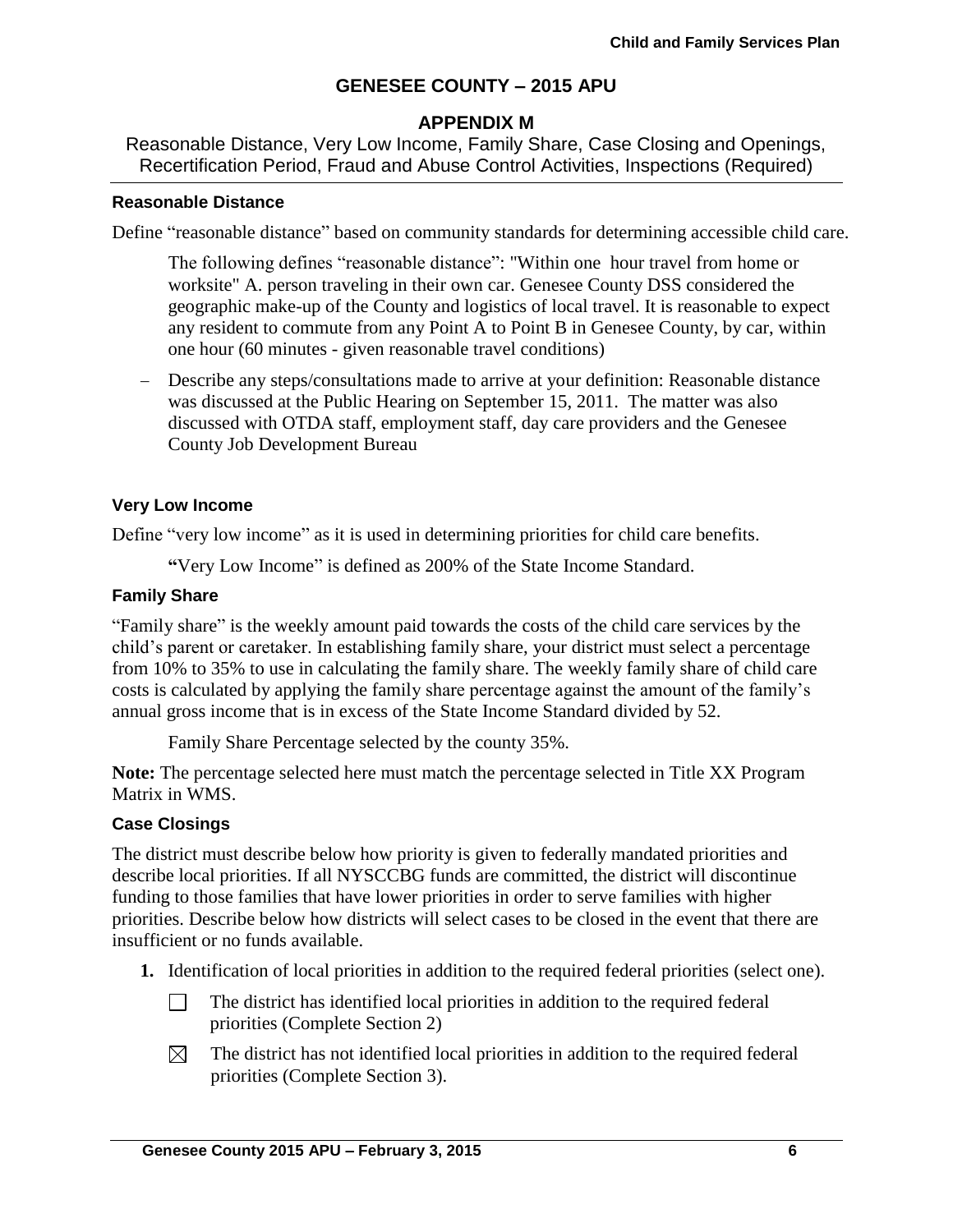- **2.** Describe how priority is given to federally mandated priorities and describe local priorities. If all NYSCCBG funds are committed, the district will discontinue funding to those families that have lower priorities in order to serve families with higher priorities. Describe in the space below how the district will select cases to be closed in the event that there are insufficient or no funds available.
	- **a.** The district will select cases to be closed based ONLY on income.
		- $\Box$  No.
		- $\Box$  Yes. Check 1 or 2 below.
			- 1)  $\Box$  The district will close cases from the highest income to lowest income.
			- $2)$  The district will close cases based on income bands. Describe the income bands, beginning at 200% of the State Income Standard and ending at 100% of the State Income Standard:
	- **b.** The district will select cases to be closed based ONLY on categories of families.
		- $\Box$  No.

| $\Box$ Yes. List the categories in the order that they will be closed, including the |
|--------------------------------------------------------------------------------------|
| optional categories selected in Appendix L:                                          |

**c.** The district will select cases to be closed based on a combination of income and family category.

 $\Box$  No.

- $\Box$  Yes. List the categories and income groupings in the order that they will be closed:
- **d.** The district will select cases to be closed on a basis other than the options listed above.
	- $\Box$  No.
	- $\Box$  Yes. Describe how the district will select cases to be closed in the event that there are insufficient funds to maintain the district's current case load:
- **e.** The last cases to be closed will be those that fall under federal priorities. Identify how your district will prioritize federal priorities. Cases that are ranked 1 will be closed last.

| Very low income | $\Box$ Rank 1 | $\Box$ Rank 2 |
|-----------------|---------------|---------------|
|-----------------|---------------|---------------|

| Families that have a child with special needs | $\Box$ Rank 1 | $\Box$ Rank 2 |
|-----------------------------------------------|---------------|---------------|
|-----------------------------------------------|---------------|---------------|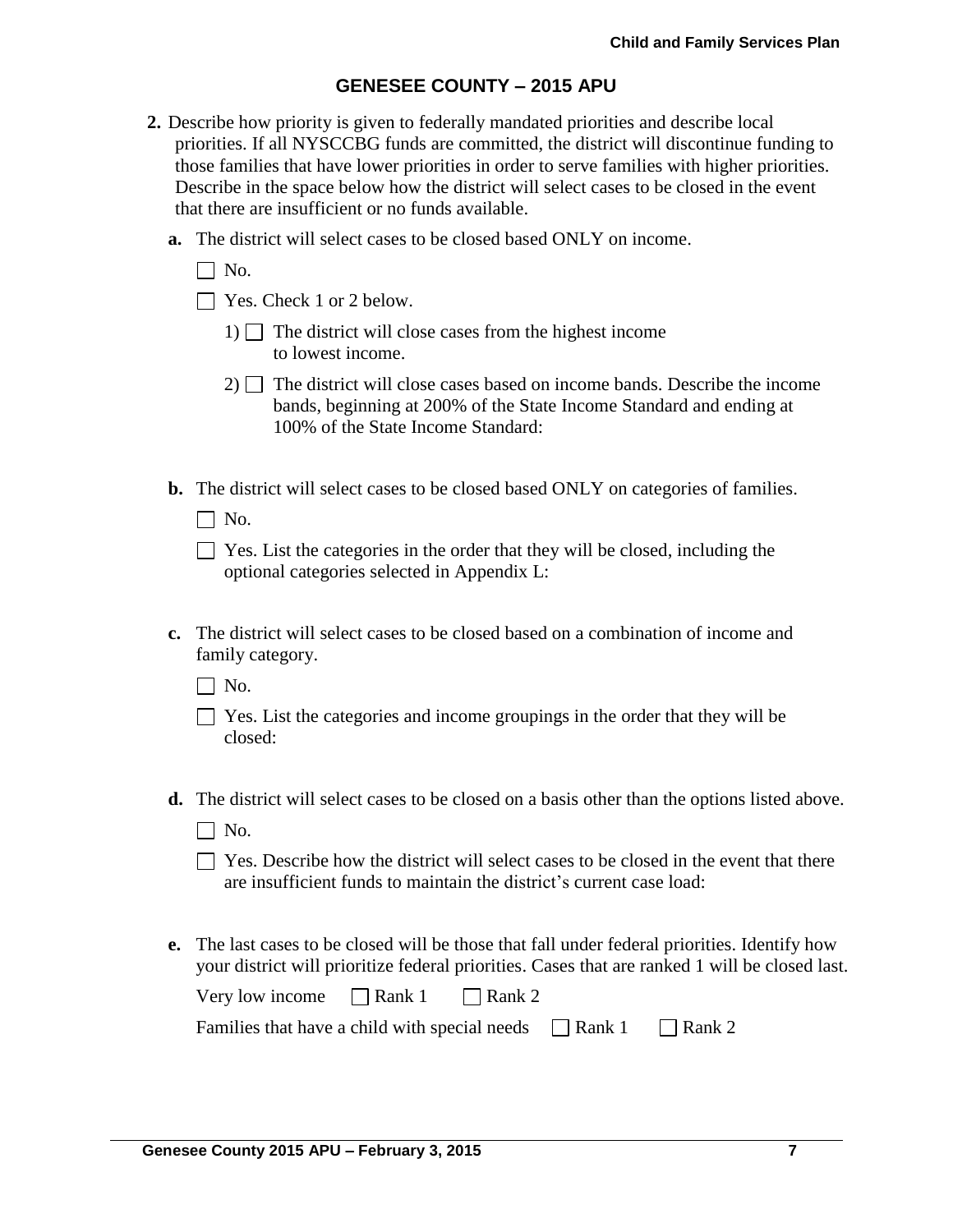- **3.** If all NYSCCBG funds are committed, case closings for families that are not eligible under a child care guarantee and are not a federally mandated priority must be based on the length of time in receipt of services. The length of time used to close cases may be based either on the shortest or longest time the family has received child care services, but must be consistent for all families.
	- **a.** Identify how the district will prioritize federal priorities. Cases that are ranked 1 will be closed last.

| Very low income | $\boxtimes$ Rank 1 | $\Box$ Rank 2 |
|-----------------|--------------------|---------------|
|-----------------|--------------------|---------------|

Families that have a child with special needs  $\Box$  Rank 1  $\Box$  Rank 2

The district will close cases based on the federal priorities and the amount of time the family has been receiving child care services.

 $\Box$  Shortest time receiving child care services

- $\boxtimes$  Longest time receiving child care services
- **4.** The district will establish a waiting list for families whose cases were closed because our county did not have sufficient funds to maintain our current caseload.
	- $\boxtimes$  No.
	- Yes. Describe how these cases will be selected to be reopened if funds become available:

### **Case Openings**

Describe below how priority is given to federally mandated priorities and how the district will select cases to be opened in the event that insufficient funds are available.

**1.** The first cases to be opened will be those that fall under the federal priorities.

Identify how your district will prioritize federal priorities. Cases that are ranked 1 will be opened first.

Very low income  $\boxtimes$  Rank 1 Rank 2

Families that have a child with special needs  $\Box$  Rank 1  $\Box$  Rank 2

- **2.** The district will select cases to be opened based ONLY on income.
	- $\Box$  No.
	- $\boxtimes$  Yes. Check 1 or 2 below.
		- 1)  $\boxtimes$  The district will open cases from the lowest income to highest income.
		- $2)$  The district will open cases based on income bands. Describe the income bands, beginning at 200% of the State Income Standard and ending at 100% of the State Income Standard:
- **3.** The district will select cases to be opened based ONLY on category.
	- $\boxtimes$  No.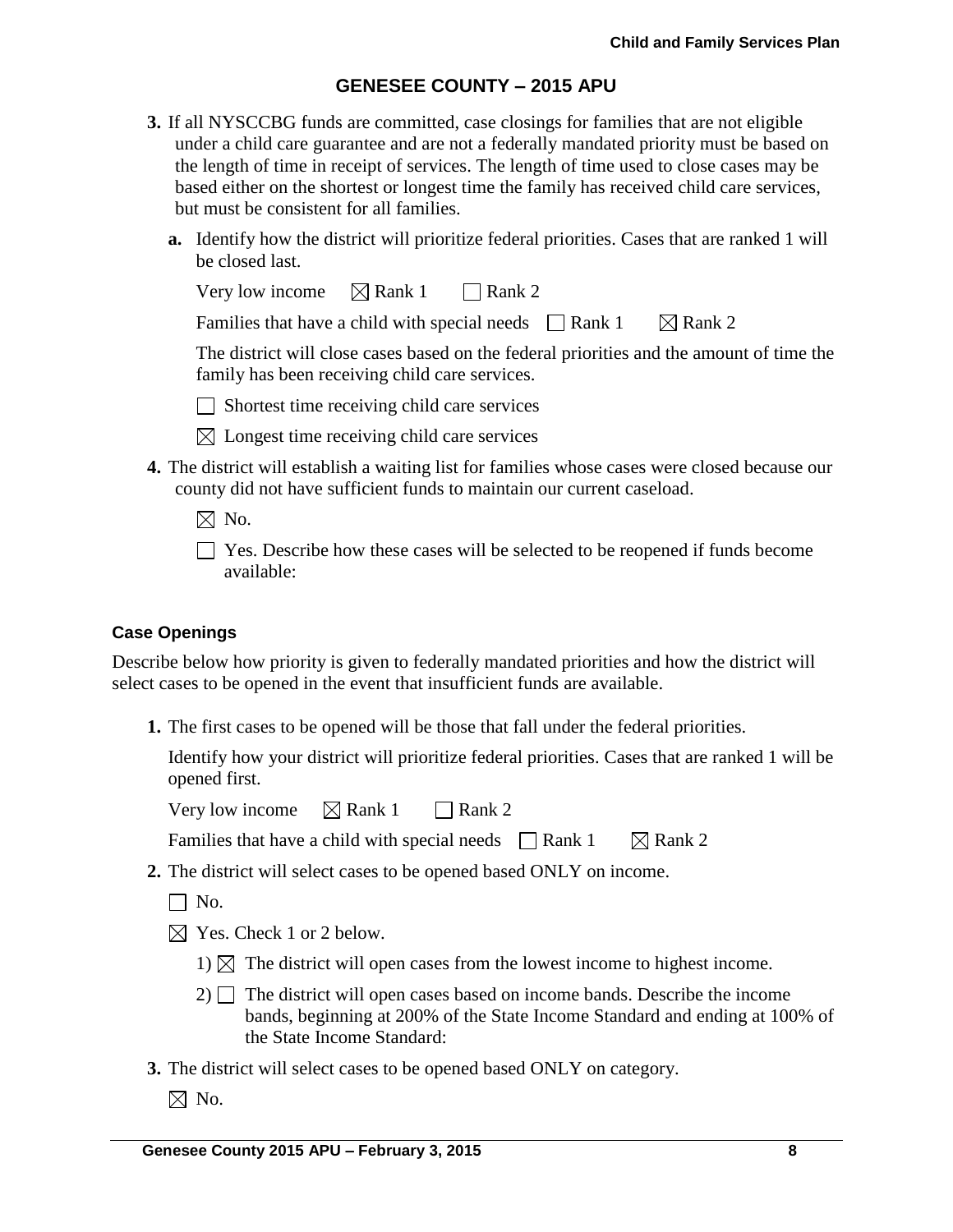$\Box$  Yes. List the categories in the order that they will be opened, including the optional categories selected in Appendix L:

**4.** The district will select cases to be opened based on a combination of income and category of family.

 $\boxtimes$  No.

- $\Box$  Yes. List the categories and income groupings in the order that they will be opened:
- **5.** The district selects cases to be opened on a basis other than the options listed above.

 $\boxtimes$  No.

- $\Box$  Yes. Describe how the district will select cases to be opened in the event that there are not sufficient funds to open all eligible families:
- **6.** The district will establish a waiting list when there are not sufficient funds to open all eligible cases.

 $\Box$  No.

 $\boxtimes$  Yes. Describe how these cases will be selected to be opened when funds become available:

From a waiting list, from those who have been on the list the longest will be opened first, as long as they are still eligible.

The district's recertification period is every  $\boxtimes$  six months  $\Box$  twelve months

### **Fraud and Abuse Control Activities**

**Describe below the criteria the district will use to determine which child care subsidy applications suggest a higher than acceptable risk for fraudulent or erroneous child care subsidy payment in addition to procedures for referring such applications to the district's front-end detection system.**

Documents or information provided are inconsistent with application, such as a different name used for signature. Prior history of denial, case closing, or overpayments resulting from an investigation. Application inconsistent with prior case. No absent parent information or information is inconsistent with application.

### **Describe the sampling methodology used to determine which cases will require verification of an applicant's or recipient's continued need for child care, including, as applicable, verification of participation in employment, education, or other required activities.**

Non-TA daycare will be reviewed by a random sampling on a monthly basis. 10% of the non-TA care caseload will be reviewed yearly. This averages to approximately 3 cases/month and the review will include the 3 previous months billing. The random sample will be obtained by using the monthly reports received by the Accounting Department.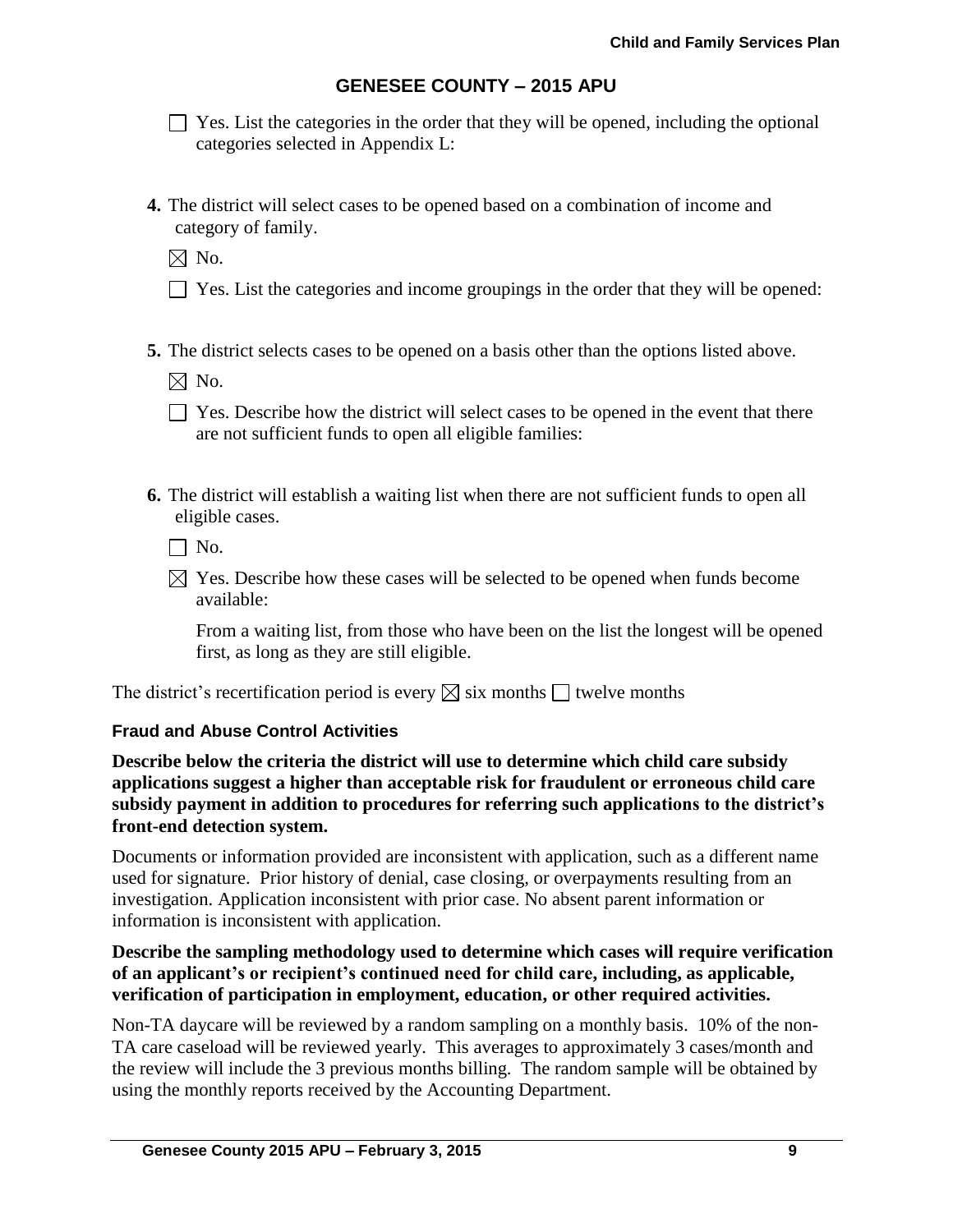**Describe the sampling methodology used to determine which providers of subsidized child care services will be reviewed for the purpose of comparing the child care provider's attendance forms for children receiving subsidized child care services with any Child and Adult Care Food Program inspection forms to verify that child care was actually provided on the days listed on the attendance forms.** 

Child Care providers of subsidized services that participate in the CACFP will be reviewed by random sampling. 10% of these providers will be reviewed on a yearly basis. The review will encompass the two previous months billing. The sampling will be obtained by random selection of one provider from the list.

### **Inspections of Child Care Provider Records and Premises**

The district may choose to make announced or unannounced inspections of the records and premises of a provider/program that provides child care for subsidized children for the purpose of determining whether the child care provider is in compliance with applicable laws and regulations and any additional requirements imposed on such a provider by the social services district Per 18 NYCRR 415.4(h) (3). Does the district choose to make inspections of such child care providers/programs?

 $\boxtimes$  No.

- Yes. Provide the details of your inspections plan below.
	- A. The following *types* of subsidized child care providers/programs are subject to this requirement:

Legally-Exempt Child Care

In-Home; Family Child Care;

Group programs not operating under the auspices of another government agency

Group programs operating under the auspices of another government agency

Licensed or Registered

| Family Day Care; | Registered School Age Child Care |
|------------------|----------------------------------|
|                  |                                  |

Group Family Day Care; Day Care Centers; Small Day Care Centers;

B. The district  $\Box$  does  $\overline{OR} \Box$  does not:

Reserve the right to make inspections *PRIOR to subsidized children receiving care* in a **home** where the inspection is for the purpose of determining whether the child care provider is in compliance with applicable laws and regulations and any additional requirements imposed on such a provider by the social services district.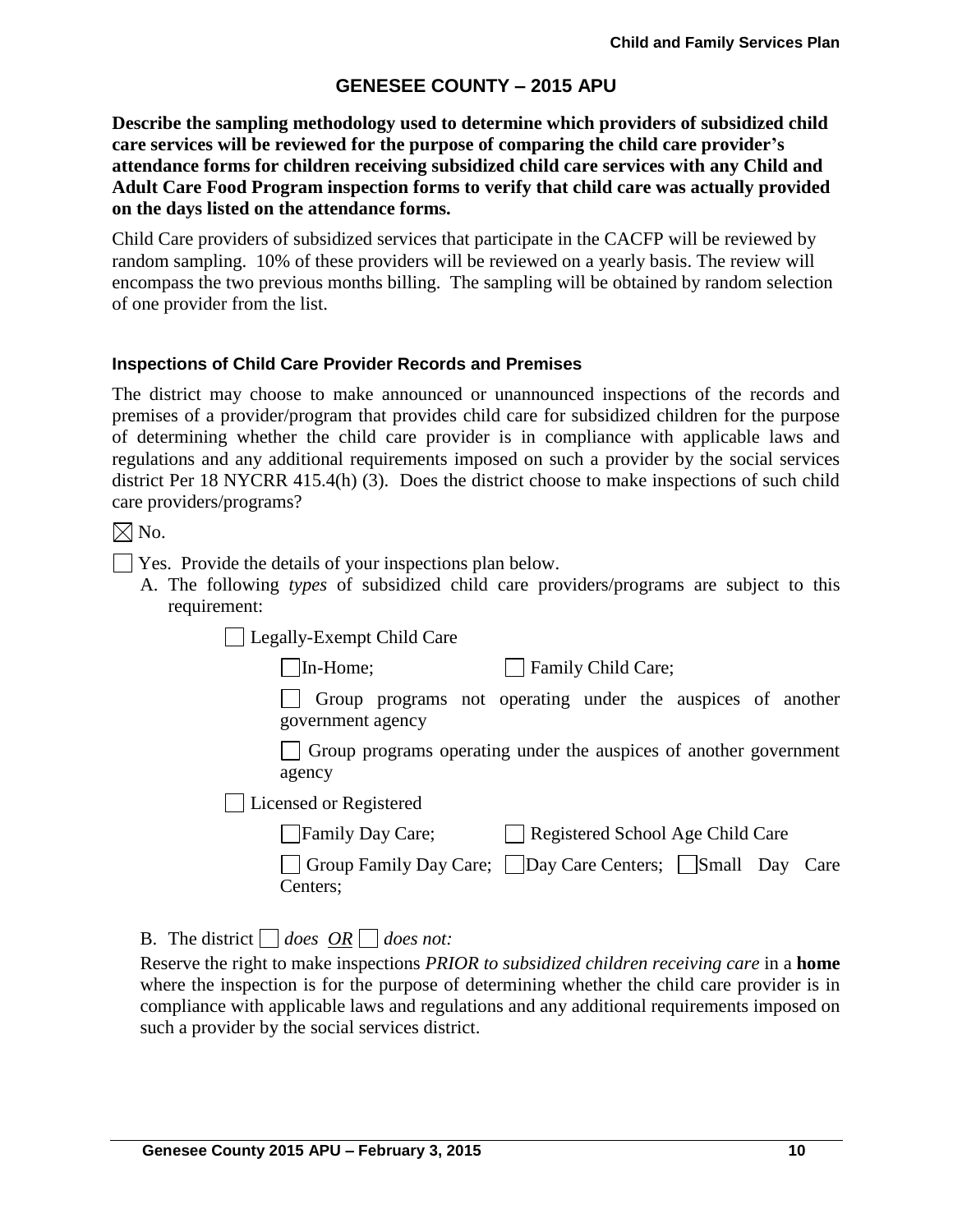- C. The district will report violations of regulations as follows:
	- Violations by a licensed or registered child care provider will be reported to the applicable Office of Children and Families (OCFS) Regional Office.
	- Violations by an enrolled or enrolling legally-exempt child care provider will be reported to the applicable Enrollment Agency.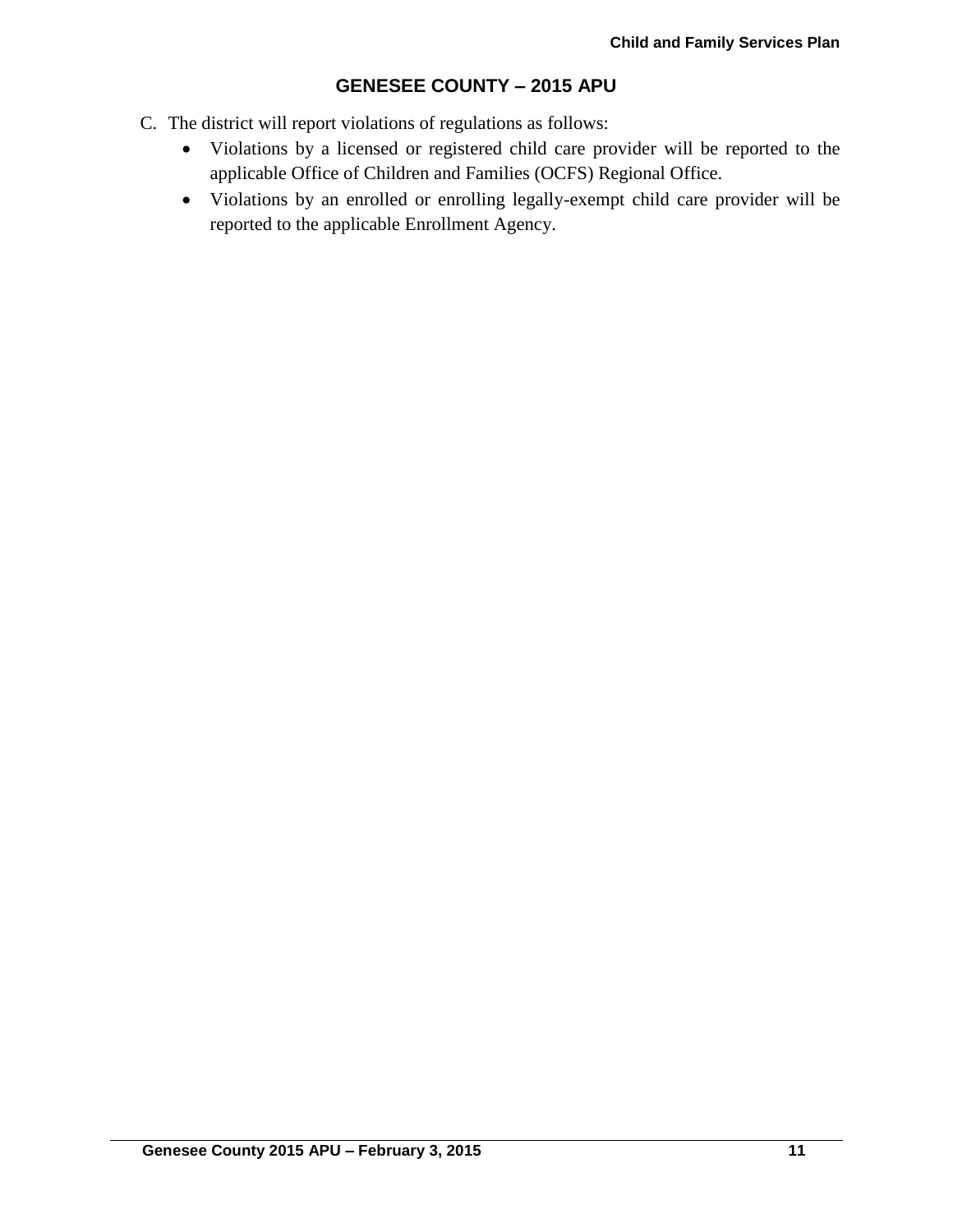## **APPENDIX N** District Options (Required)

Districts have some flexibility to administer their child care subsidy programs to meet local needs. Check which options that your district wishes to include in your county plan. Complete the attached appendices for any area(s) checked.

- **1.**  $\Box$  The district has chosen to establish funding set-asides for NYSCCBG (complete Appendix O).
- **2.**  $\boxtimes$  The district is using Title XX funds for the provision of child care services (complete Appendix P).
- **3.** The district has chosen to establish additional local standards for child care providers (complete Appendix Q).
- **4.**  $\boxtimes$  The district has chosen to make payments to child care providers for absences (complete Appendix R).
- **5.**  $\Box$  The district has chosen to make payments to child care providers for program closures (complete Appendix S).
- **6.**  $\Box$  The district has chosen to pay for transportation to and from a child care provider (complete Appendix T).
- **7.**  $\Box$  The district has chosen to pay up to 15% higher than the applicable market rates for regulated child care services that have been accredited by a nationally recognized child care organization (complete Appendix T).
- **8.**  $\Box$  The district has chosen to pay up to 15% higher than the applicable market rates for non-traditional hours (complete Appendix T).
- **9.** The district has chosen to pay up to 75% of the enhanced market rate for legallyexempt family and in-home child care providers who have completed 10 hours of training, which has been verified by the Legally-Exempt Caregiver Enrollment Agency (complete Appendix T).
- **10.** The district has chosen to pay for child care services while a caretaker who works the second or third shift sleeps (complete Appendix T).
- **11.**  $\Box$  The district has chosen to make payments to child care providers who provide child care services, which exceed 24 consecutive hours (complete Appendix T).
- **12.**  $\boxtimes$  The district has chosen to include 18-, 19- or 20-year-olds in the Child Care Services Unit (complete Appendix U)
- 13. The district is seeking a waiver from one or more regulatory provisions. Such waivers are limited to those regulatory standards that are not specifically included in law (complete Appendix U).
- **14.**  $\boxtimes$  The district has chosen to pay for breaks in activity for low income families (non public assistance families). Complete Appendix U.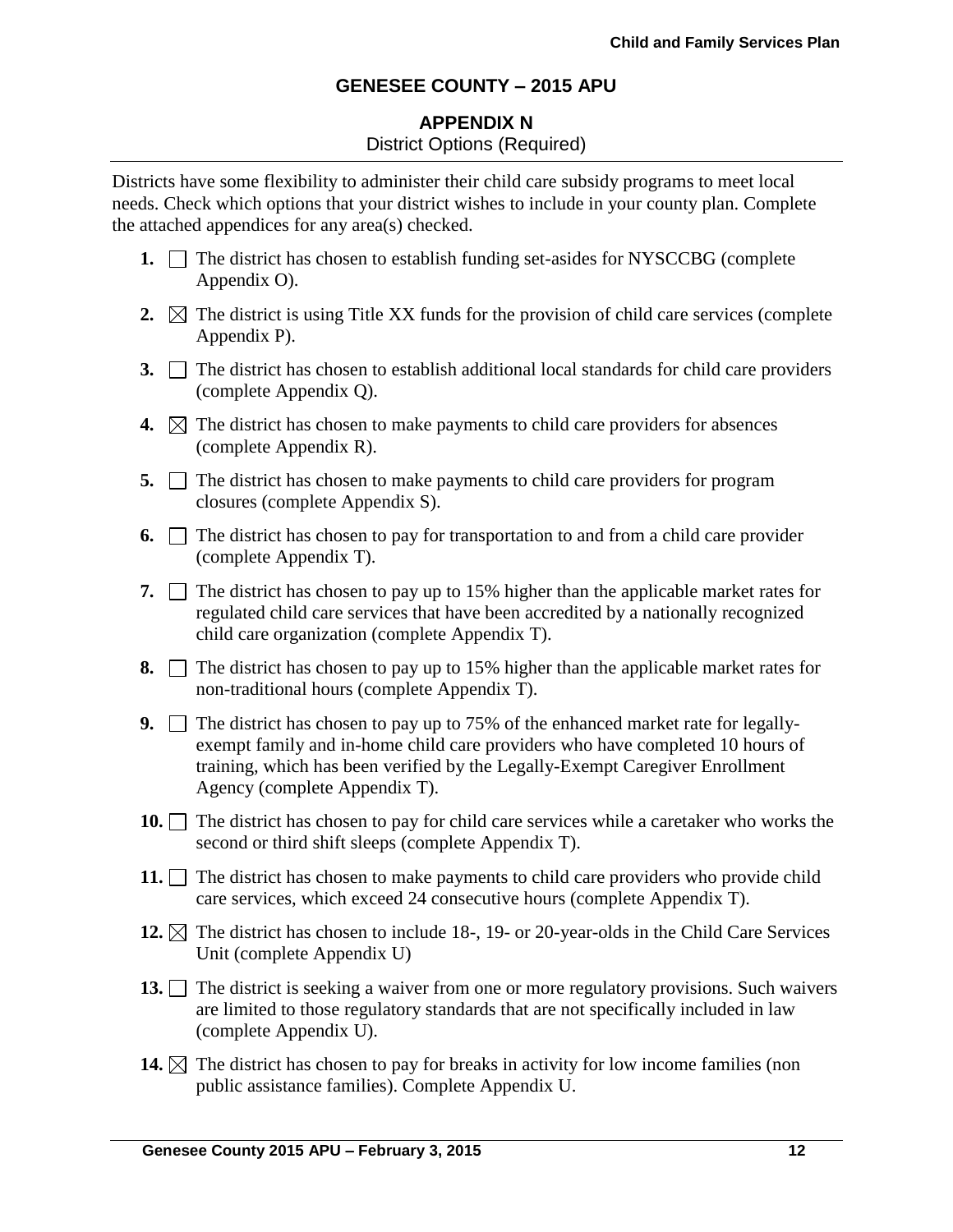**15.**  $\boxtimes$  The district has chosen to use local equivalent forms such as, but not limited to, child care application, client notification, and/or enrollment forms (attach copies of the local equivalent forms your district uses).

*Any previous approvals for local equivalent forms will not be carried forward into this county plan. Therefore, any local equivalent forms a district wishes to establish or renew must be included in this plan and will be subject to review and approval by OCFS.*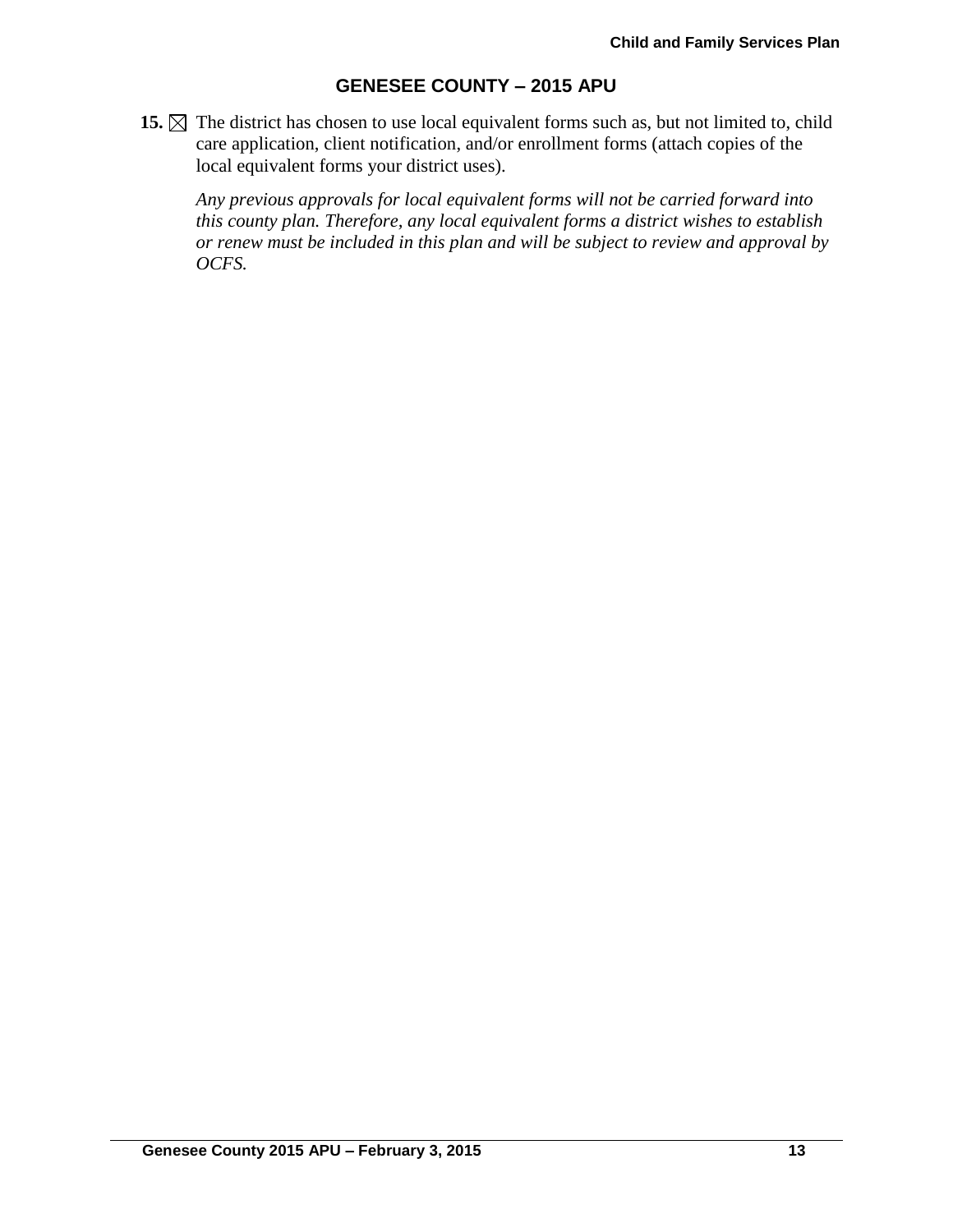## **APPENDIX O**

Funding Set-Asides (Optional)

#### **Total NYSCCBG Block Grant Amount, Including Local Funds**

| Category:               |  |
|-------------------------|--|
| Category:               |  |
| Category:               |  |
| Category:               |  |
| Category:               |  |
| Category:               |  |
| Category:               |  |
| <b>Total Set-Asides</b> |  |

Describe for each category the rationale behind specific set-aside amounts from the NYSCCBG (e.g., estimated number of children).

Category:

Description:

Category:

Description:

Category:

Description:

Category:

Description:

The following amounts are set aside for specific priorities from the Title XX block grant:

| Category: |  |
|-----------|--|
| Category: |  |
| Category: |  |

Describe for each category the rationale behind specific amounts set aside from of the Title XX block grant (e.g., estimated number of children).

Category: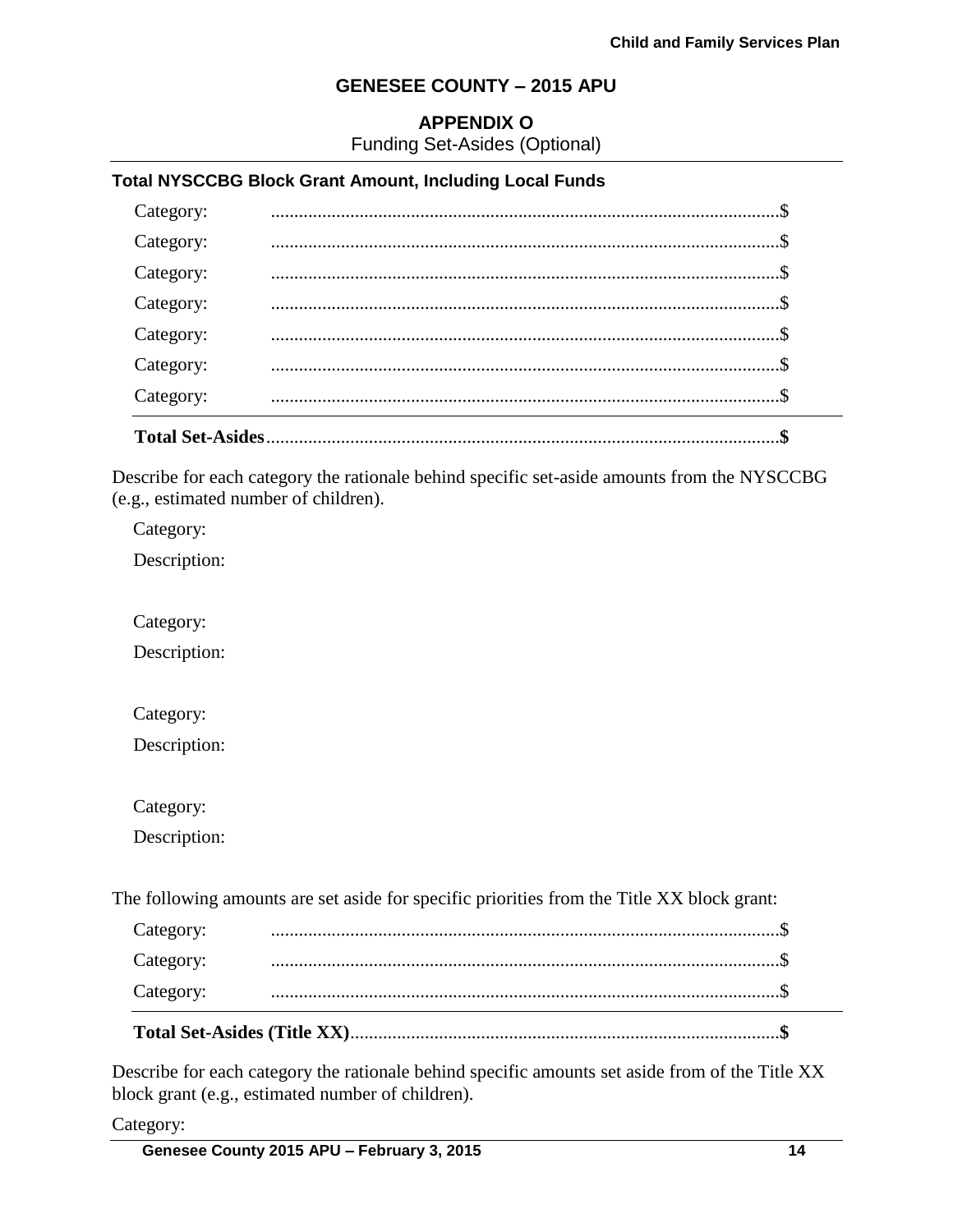Description:

Category:

Description:

Category:

Description:

Category:

Description: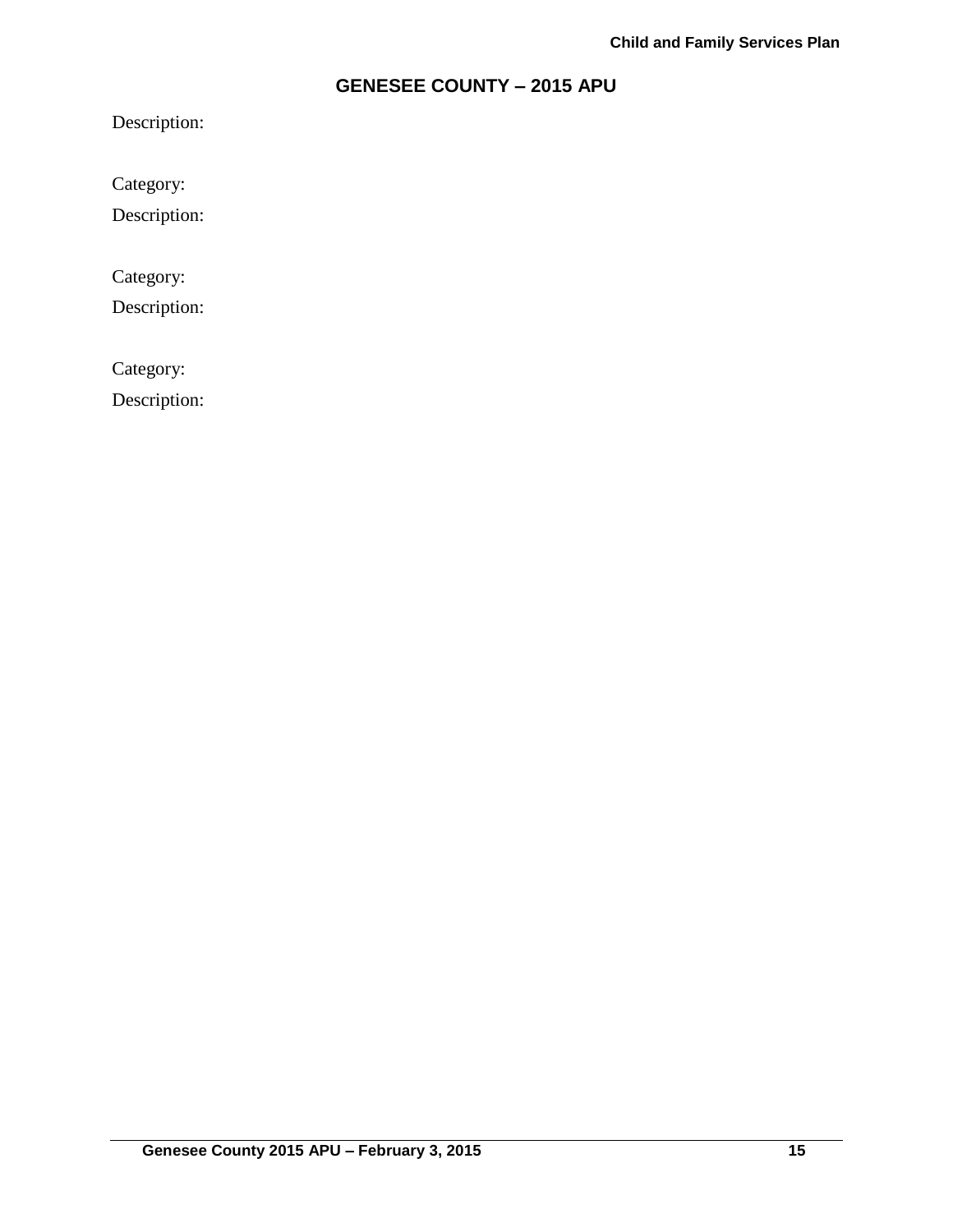# **APPENDIX P** Title XX Child Care (Optional)

| Enter projected total Title XX expenditures for the plan's duration: \$ 0.00                                                                                                                                                                                                                                                                                                                                                                                                                   |  |
|------------------------------------------------------------------------------------------------------------------------------------------------------------------------------------------------------------------------------------------------------------------------------------------------------------------------------------------------------------------------------------------------------------------------------------------------------------------------------------------------|--|
| Indicate the financial eligibility limits (percentage of State Income Standard) your district will<br>apply based on family size. Maximum reimbursable limits are 275% for a family of one or two,<br>255% for a family of three, and 225% for a family of four or more. Districts that are utilizing<br>Title XX funds only for child protective and/or preventive child care services must not enter<br>financial eligibility limits as these services are offered without regard to income. |  |
| Family Size: (2)<br>(3)<br>(4)<br>$\%$<br>$\%$<br>$\%$                                                                                                                                                                                                                                                                                                                                                                                                                                         |  |
| Programmatic Eligibility for Income Eligible Families (Check all that apply.)                                                                                                                                                                                                                                                                                                                                                                                                                  |  |
| Title XX:<br>employment<br>education/training                                                                                                                                                                                                                                                                                                                                                                                                                                                  |  |
| seeking employment<br>illness/incapacity                                                                                                                                                                                                                                                                                                                                                                                                                                                       |  |
| homelessness<br>domestic violence                                                                                                                                                                                                                                                                                                                                                                                                                                                              |  |
| emergency situation of short duration                                                                                                                                                                                                                                                                                                                                                                                                                                                          |  |
| participating in an approved substance abuse treatment program                                                                                                                                                                                                                                                                                                                                                                                                                                 |  |
| Does the district apply any limitations to the programmatic eligibility criteria?                                                                                                                                                                                                                                                                                                                                                                                                              |  |
| $\Box$ No<br>$\exists$ Yes                                                                                                                                                                                                                                                                                                                                                                                                                                                                     |  |
| (See Technical Assistance #1 for information on limiting eligibility.)                                                                                                                                                                                                                                                                                                                                                                                                                         |  |
| If yes, describe eligibility criteria:                                                                                                                                                                                                                                                                                                                                                                                                                                                         |  |
| Does the district prioritize certain eligible families for Title XX funding?                                                                                                                                                                                                                                                                                                                                                                                                                   |  |
| $\exists$ Yes<br>$\neg$ No                                                                                                                                                                                                                                                                                                                                                                                                                                                                     |  |
| If yes, describe which families will receive priority:                                                                                                                                                                                                                                                                                                                                                                                                                                         |  |
| Does the district use Title XX funds for child care for open child protective services cases?                                                                                                                                                                                                                                                                                                                                                                                                  |  |
| $\boxtimes$ Yes<br>$\Box$ No                                                                                                                                                                                                                                                                                                                                                                                                                                                                   |  |
| Does the district use Title XX funds for child care for open child preventive services cases?<br>$\boxtimes$ Yes<br>$\Box$ No                                                                                                                                                                                                                                                                                                                                                                  |  |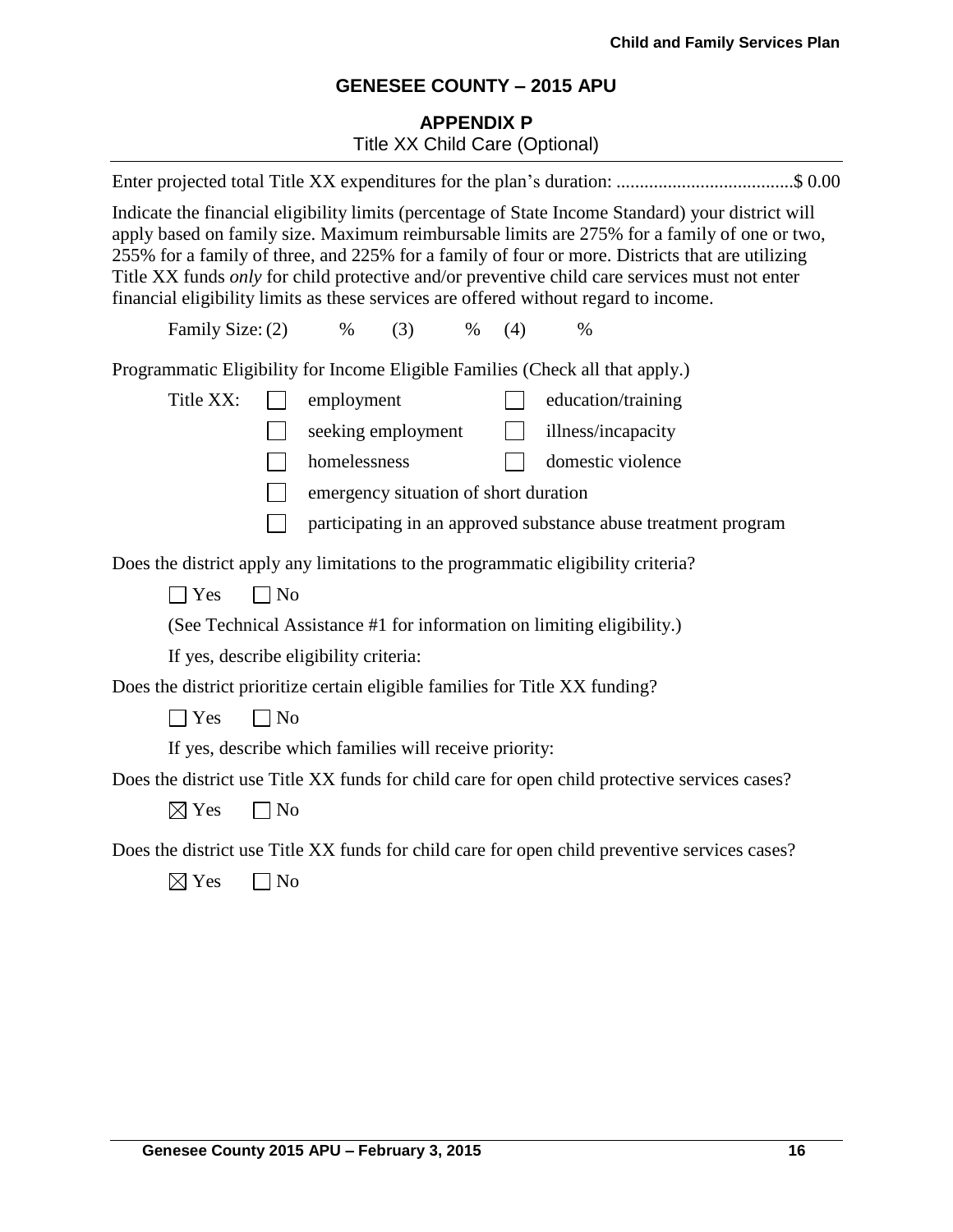### **APPENDIX Q**

#### Additional Local Standards for Child Care Providers (Optional)

The district may propose local standards in addition to the State standards for legally-exempt providers who will receive child care subsidies. This appendix must be completed for **each** additional standard that the district wishes to implement.

| 1. Check or describe in the space provided below the additional local standards that will be |
|----------------------------------------------------------------------------------------------|
| required of child care providers/programs.                                                   |

| $\Box$ Verification that the provider has given the parent/caretaker complete and accurate |
|--------------------------------------------------------------------------------------------|
| information regarding any report of child abuse or maltreatment in which they are          |
| named as an indicated subject                                                              |

| □ Local criminal background check |  |  |  |  |  |
|-----------------------------------|--|--|--|--|--|
|-----------------------------------|--|--|--|--|--|

 $\Box$  Requirement that providers that care for subsidized children for 30 or more hours a week participate in the Child and Adult Food Care Program (CACFP)

 $\Box$  Site visits by the local district

□ Other (please describe):

**2.** Check below the type of child care program to which the additional standard will apply and indicate the roles of the persons to whom it will apply in cases where the standard is person-specific.

Legally-exempt family child care program. Check all that apply.

| $\Box$ Provider | $\Box$ Provider's Employee | □ Provider's Volunteer |
|-----------------|----------------------------|------------------------|
|-----------------|----------------------------|------------------------|

|  |  |  | $\Box$ Provider's household member age 18 or older |  |  |  |  |
|--|--|--|----------------------------------------------------|--|--|--|--|
|--|--|--|----------------------------------------------------|--|--|--|--|

 $\Box$  Legally-exempt in-home child care program. Check all that apply.

| $\Box$ Provider | $\Box$ Provider's Emple |
|-----------------|-------------------------|
|-----------------|-------------------------|

 $\Box$  Provider's Volunteer

 $\Box$  Provider's Volunteer

| Legally-exempt group providers not operating under the auspices of another |  |
|----------------------------------------------------------------------------|--|
| government agency. Check all that apply.                                   |  |

□ Provider Provider's Employee Provider's Volunteer

Legally-exempt group providers operating under the auspices of another government or tribal agency. Check all that apply.

| $\Box$ Provider | $\Box$ Provider's Employee |
|-----------------|----------------------------|
|                 |                            |

**3.** Districts are responsible for implementation of the additional local standard unless they have a formal agreement or contract with another organization. Check the organization

that will be responsible for the implementation of the additional local standard.

 $\Box$  Local social services staff

Provide the name of the unit and contact person: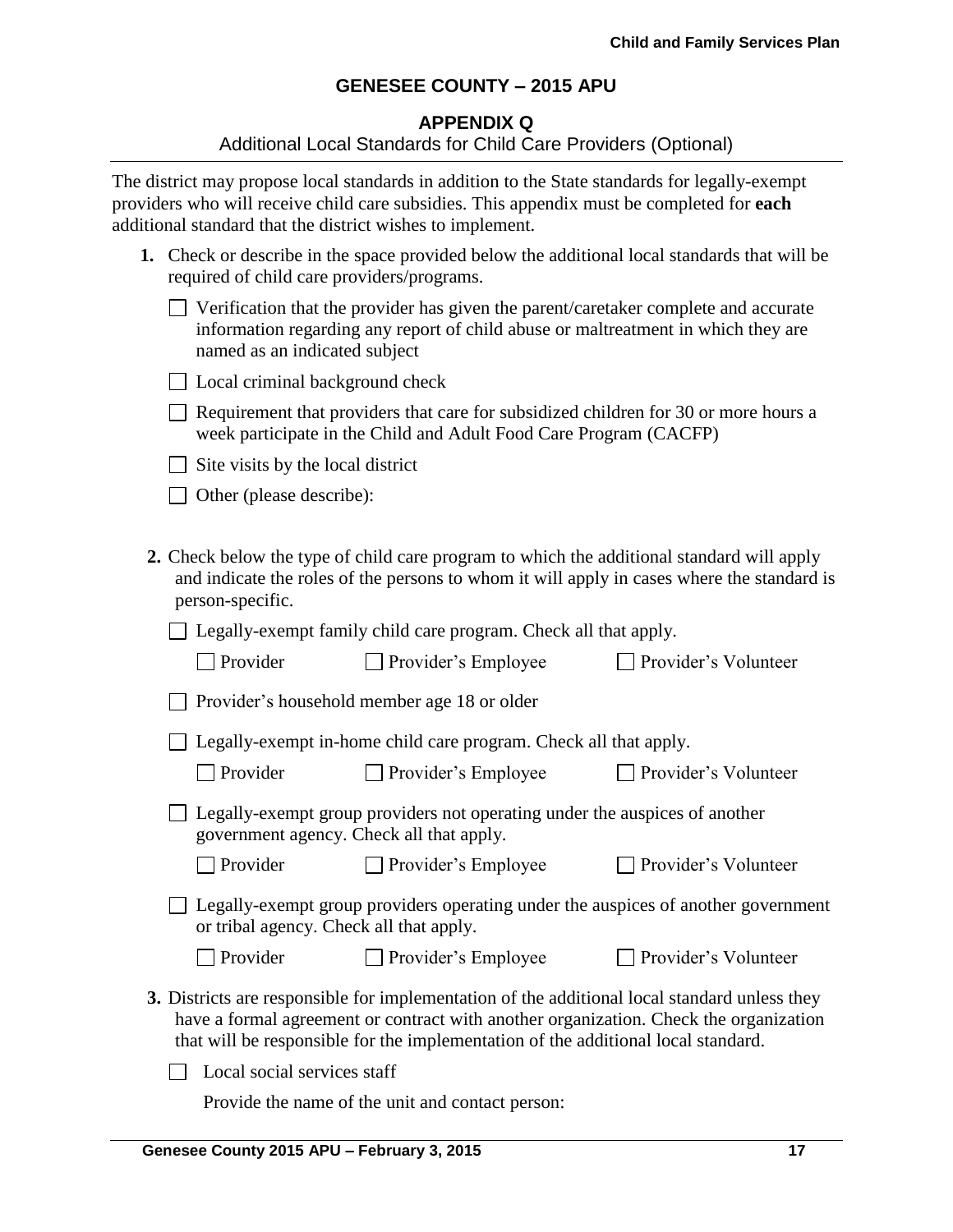| Contracted agency |  |
|-------------------|--|
|-------------------|--|

Provide the name of the agency and contact person:

- **4.** Are there any costs associated with the additional standard?
	- $\bigcap$  Yes  $\bigcap$  No

**Note:** Costs associated with the additional standard cannot be passed on to the provider.

- **5.** Describe the steps for evaluating whether the additional local standard has been met.
- **6.** Indicate how frequently reviews of the additional standard will be conducted. Check all that apply.

Legally-Exempt Programs:

| $\Box$ Initial enrollment | $\Box$ During the 12-month enrollment period |  |
|---------------------------|----------------------------------------------|--|
|---------------------------|----------------------------------------------|--|

- Re-enrollment Other
- **7.** In the space below, described the procedures the district will use to notify the Legally-Exempt Caregiver Enrollment Agency (EA) as to whether the legally-exempt provider is in compliance with the additional local standards. Districts must notify the EA within 25 days from the date they received the referral from the EA. (Districts need to describe this procedure only if the additional local standard is applied to legally-exempt child care providers.)
- **8.** Describe the justification for the additional standard in the space below.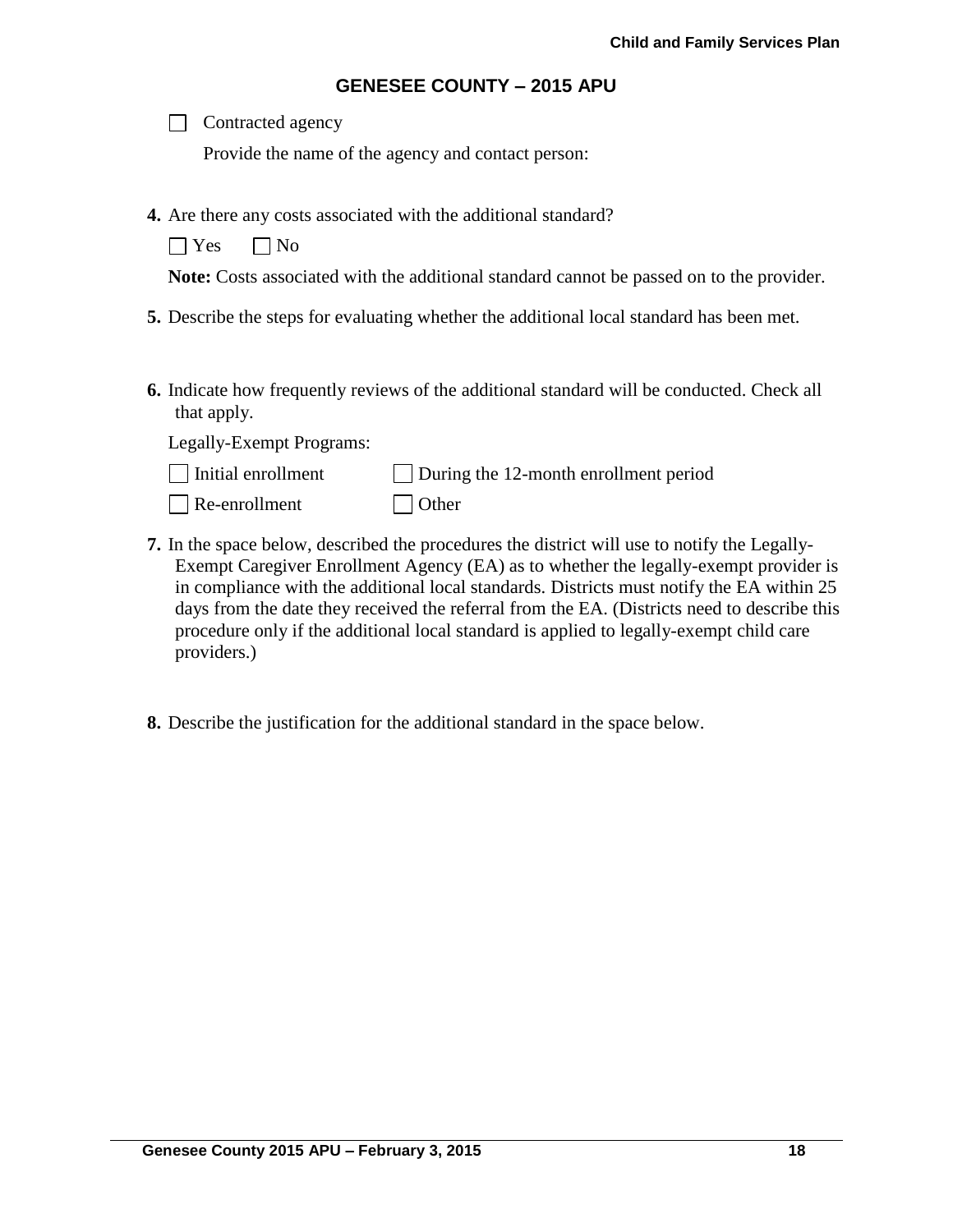### **APPENDIX R**

| <b>Period</b>                                           | <b>Routine Limits</b><br>(# of days)                                                         | <b>Extenuating</b><br><b>Circumstances</b><br>(# of days) | <b>Total Number of</b><br><b>Absences Allowed</b><br>(# of days)                                    |  |  |
|---------------------------------------------------------|----------------------------------------------------------------------------------------------|-----------------------------------------------------------|-----------------------------------------------------------------------------------------------------|--|--|
|                                                         | Number of absences allowed during base period:                                               |                                                           |                                                                                                     |  |  |
| Base period (check one)                                 |                                                                                              | 3 months                                                  | $\boxtimes$ 6 months                                                                                |  |  |
| $\boxtimes$ Yes                                         | N <sub>0</sub>                                                                               |                                                           |                                                                                                     |  |  |
| of intent.                                              |                                                                                              |                                                           | Our county will only pay for absences to providers with which the district has a contract or letter |  |  |
|                                                         | $\boxtimes$ Family Day Care                                                                  |                                                           |                                                                                                     |  |  |
| $\boxtimes$ Group Family Day Care                       |                                                                                              | $\boxtimes$ School Age Child Care                         |                                                                                                     |  |  |
|                                                         | $\boxtimes$ Day Care Center                                                                  | Legally-Exempt Group                                      |                                                                                                     |  |  |
|                                                         | The following providers are eligible for payment for absences (check all that are eligible): |                                                           |                                                                                                     |  |  |
| Payment to Child Care Providers for Absences (Optional) |                                                                                              |                                                           |                                                                                                     |  |  |

List reasons for absences for which the district will allow payment:

In a month  $12$  0 12 Base period  $12$  0 12

Child illness and/or parent illness

List any limitations on the above providers' eligibility for payment for absences:

If the parent/child need child care and the Provider is unwilling and/or unable to provide child care.

**Note:** Legally-exempt family child care and in-home child care providers are **not** eligible to receive payment for absences.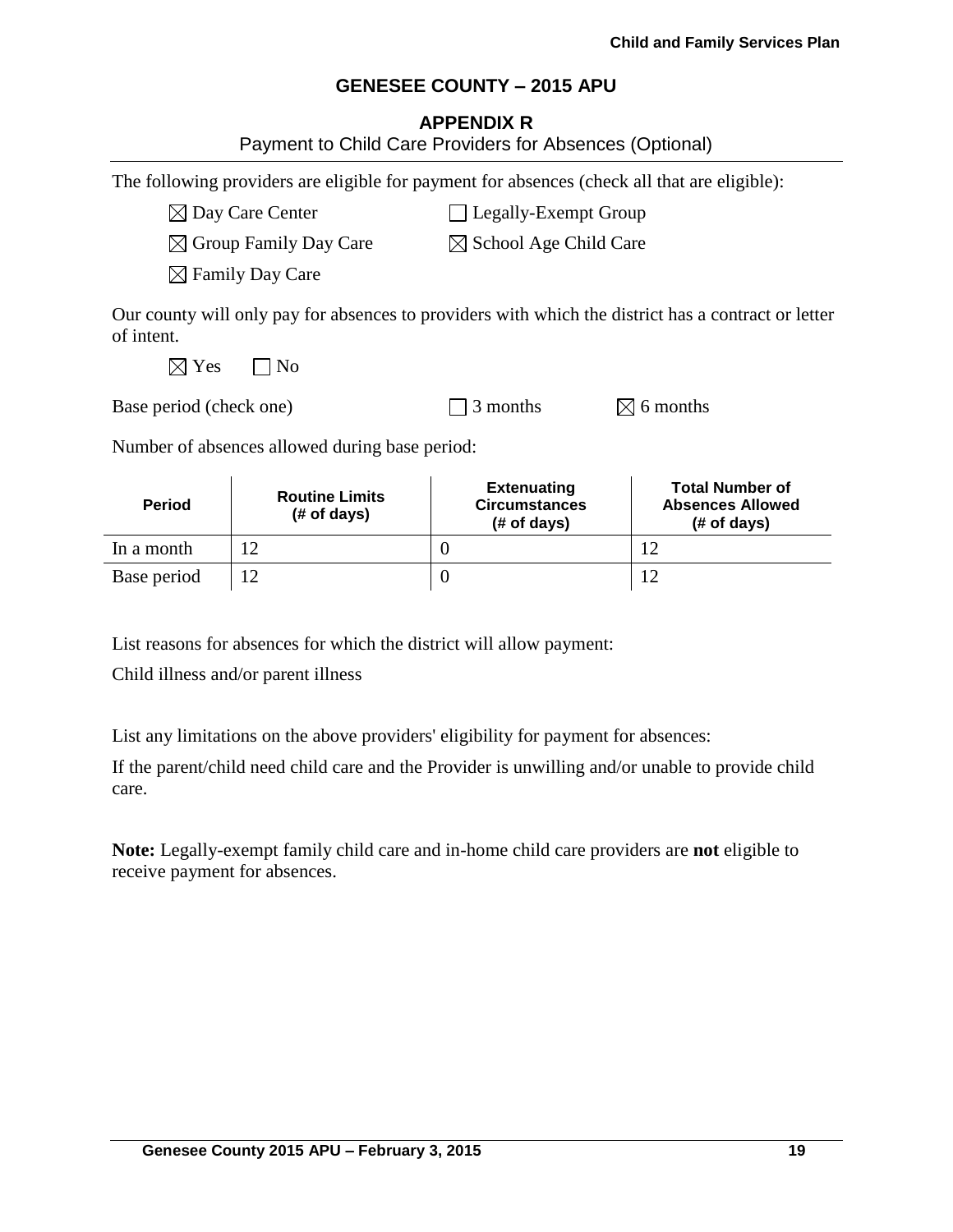# **APPENDIX S**

|                                                                        | Payment to Child Care Providers for Program Closures (Optional)                                   |
|------------------------------------------------------------------------|---------------------------------------------------------------------------------------------------|
| The following providers are eligible for payment for program closures: |                                                                                                   |
| Day Care Center Legally-Exempt Group                                   |                                                                                                   |
| □ Group Family Day Care □ School Age Child Care                        |                                                                                                   |
| <b>Family Day Care</b>                                                 |                                                                                                   |
| or letter of intent.                                                   | The county will only pay for program closures to providers with which the district has a contract |
| $\vert$ Yes<br>  No                                                    |                                                                                                   |
| closures is five days).                                                | Enter the number of days allowed for program closures (maximum allowable time for program         |

List the allowable program closures for which the county will provide payment.

**Note:** Legally-exempt family child care and in-home child car providers are **not** allowed to be reimbursed for program closures.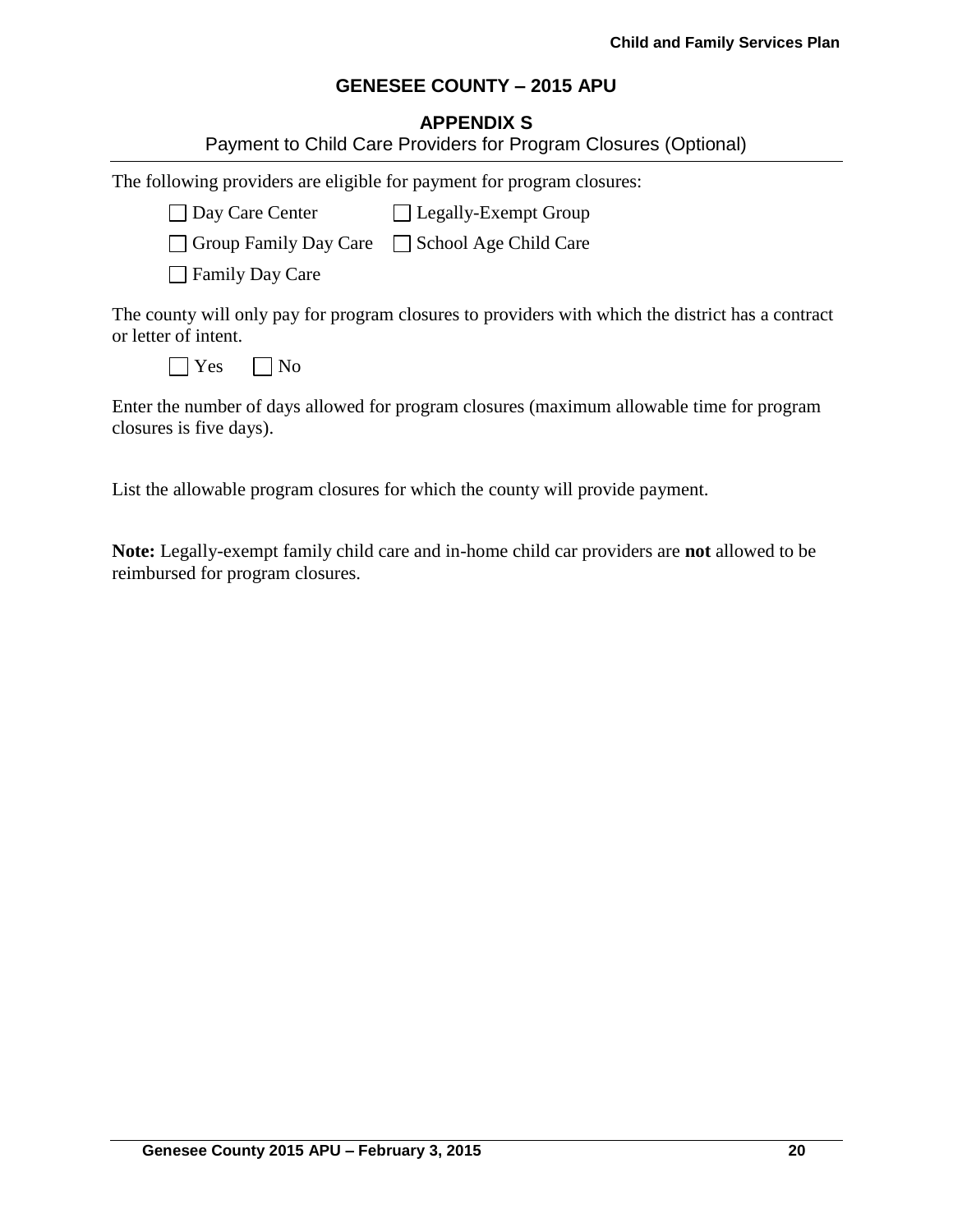## **APPENDIX T**

Transportation, Differential Payment Rates, Enhanced Market Rate for Legally-Exempt and In-Home Providers, and Sleep (Optional)

### **Transportation**

Describe any circumstances and limitations your county will use to reimburse for transportation. Include what type of transportation will be reimbursed (public vs. private) and how much your county will pay (per mile or trip). Note that if the county is paying for transportation, the Program Matrix in WMS should reflect this choice.

## **Differential Payment Rates**

Indicate the percentage above the market rate your county has chosen.

- Accredited programs may receive a differential payment up to % above market rate.
- Care during non-traditional hours may be paid up to % above market rate.
- Limitations to the above differentials:

Payments may not exceed 15% above market rate. However, if your district wishes to establish a payment rate that is more than 15% above the applicable market rate, describe below why the 15% maximum is insufficient to provide access within the district to accredited programs and/or care provided during non-traditional hours.

### **Enhanced Market Rate for Legally-Exempt Family and In-Home Child Care Providers**

Indicate if the district is electing to establish a payment rate that is in excess of the enhanced market rate for legally-exempt family and in-home child care providers who have annually completed 10 or more hours of training and the training has been verified by the legally-exempt caregiver enrollment agency.

 $\Box$  No.

□ Yes. Our market rate will not exceed 75% of the child care market rate established for registered family day care.

### **Sleep**

The following describes the standards that will be used in evaluating whether or not to pay for child care services while a parent or caretaker that works a second or third shift sleeps, as wells as any limitations pertaining to payment:

Indicate the number of hours allowed by your district (maximum number of hours allowed is eight).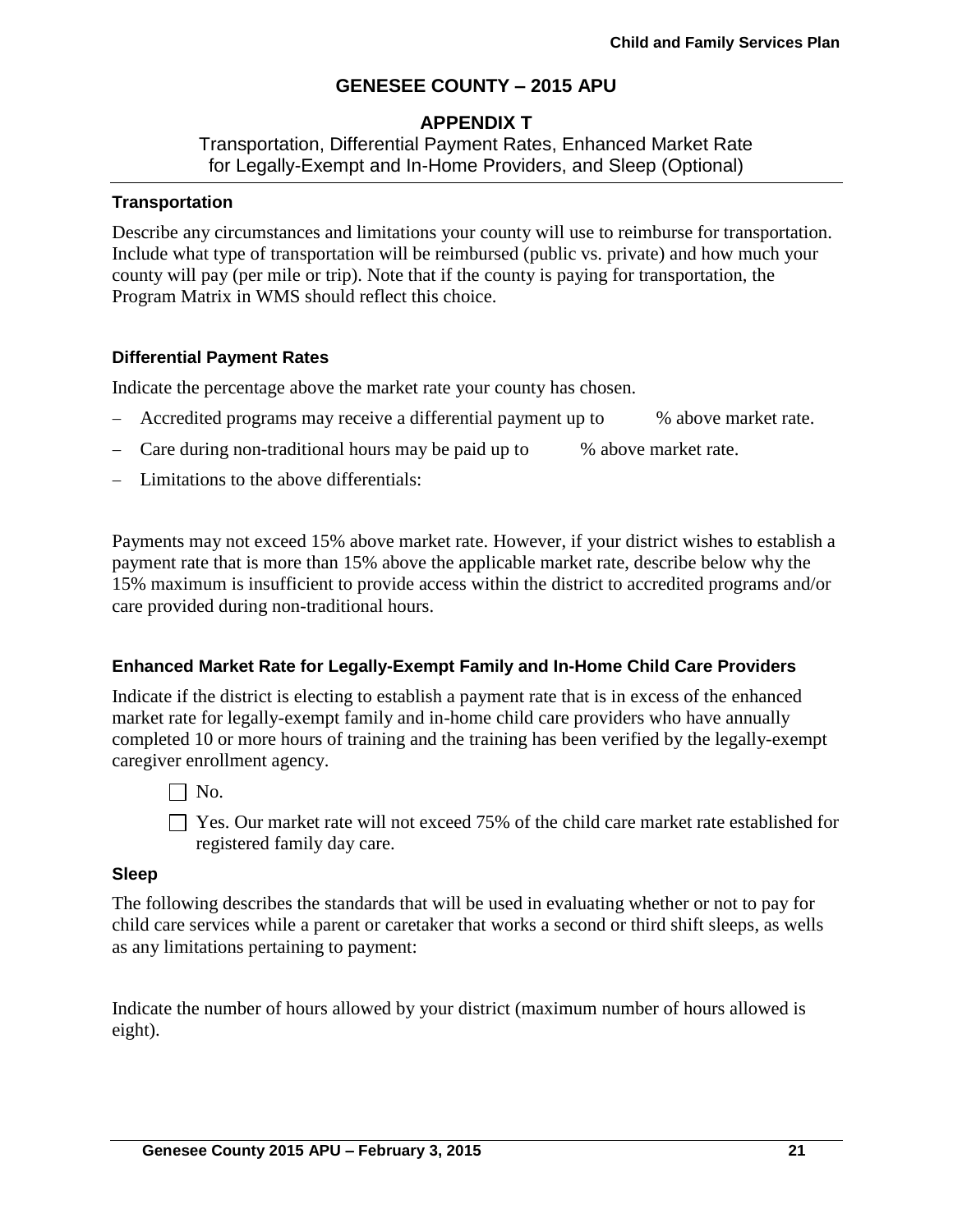## **APPENDIX U**

Child Care Exceeding 24 Hours, Child Care Services Unit, Waivers, and Breaks in Activities (Optional)

#### **Child Care Exceeding 24 Hours**

Child Care services may exceed 24 consecutive hours when such services are provided on a short-term emergency basis or in other situations where the caretaker's approved activity necessitates care for 24 hours on a limited basis. Check below under what circumstances the county will pay for child care exceeding 24 hours.

 $\Box$  On a short-term or emergency basis

 $\Box$  The caretaker's approved activity necessitates care for 24 hours on a limited basis

Describe any limitations for payment of child care services that exceed 24 consecutive hours.

## **Child Care Services Unit (CCSU)**

Indicate below if your county will include 18-, 19-, or 20-year-olds in the CCSU, which is used in determining family size and countable family income.

The district will include the following in the CCSU (check all that apply).

| $\Box$ 18-year-olds | $\Box$ 19-year-olds | $\Box$ 20-year-olds |
|---------------------|---------------------|---------------------|
|---------------------|---------------------|---------------------|

### **OR**

The district will only include the following in the CCSU when it will benefit the family (check all that apply)

 $\boxtimes$  18-year-olds 19-year-olds 20-year-olds

Describe the criteria your district will use to determine whether or not 18-, 19-, or 20-year olds are included in the CCSU.

Genesee County elects to include 18-year-olds in the CCSU; the 18 year-old is a member of the household, attending school and/or working and it benefits the family.

### **Waivers**

Districts have the authority to request a waiver of any regulatory provision that is non-statutory. Describe and justify why your county is requesting a waiver.

### **Breaks in Activities**

Districts may pay for child care services for low income families during breaks in activities either for a period not to exceed two weeks or for a period not to exceed four weeks when child care arrangements would otherwise be lost and the subsequent activity is expected to begin within that period. Indicate below if your county will make such payments (check one).

 $\boxtimes$  Two weeks  $\Box$  Four weeks

Districts may provide child care services while the caretaker is waiting to enter an approved activity or employment or on a break between approved activities. The following low income